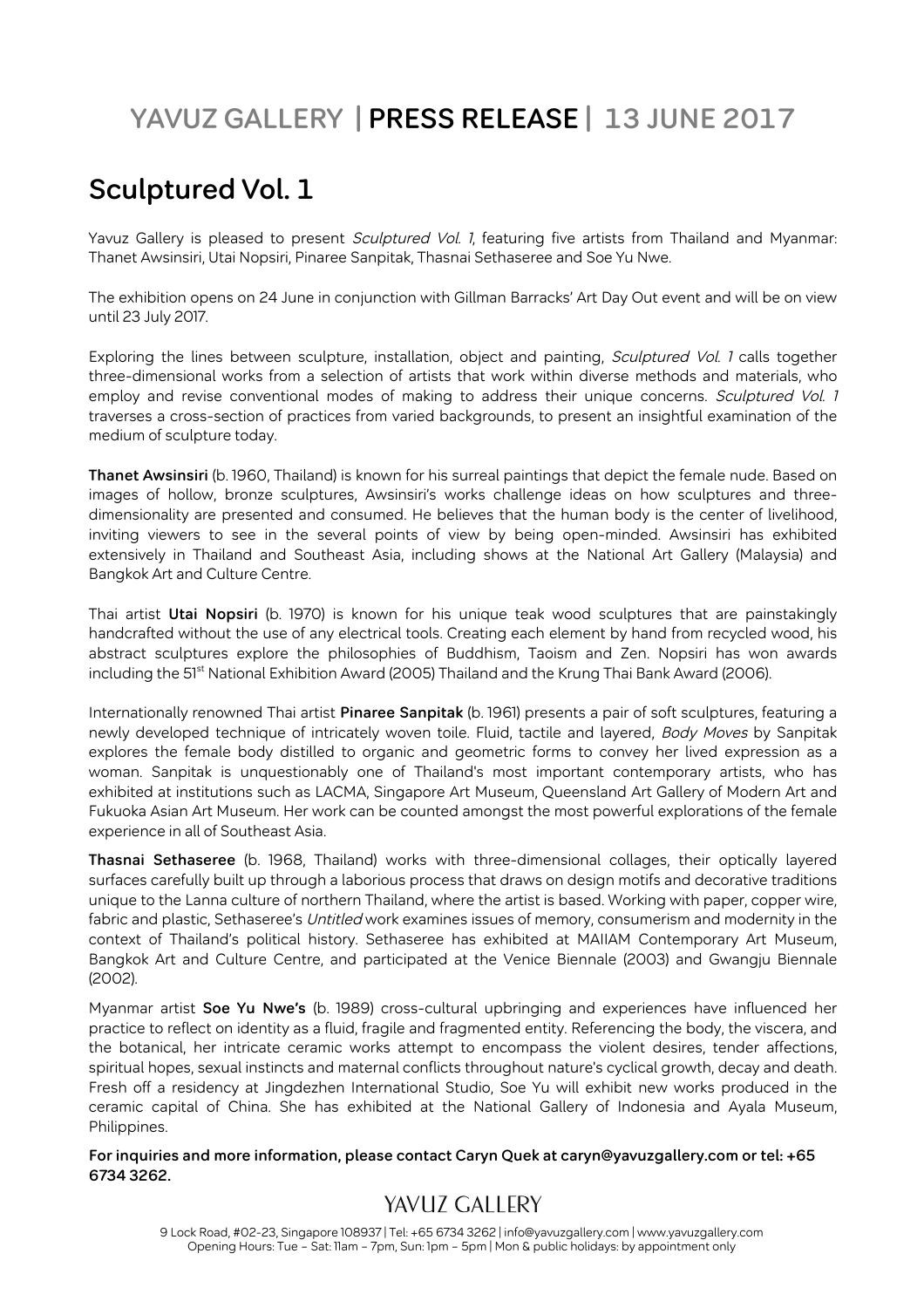#### **Selected Works**



Pinaree Sanpitak, Body Moves, 2016-17, toile, 110 x 247 x 9 cm (each)



Left: Soe Yu Nwe, *Botanical Woman,* 2017, glazed porcelain, 1230°C, 71 x 38 x 38 cm Right: Soe Yu Nwe, *Nurturing Hands,* 2017, glazed porcelain, 1230°C, 46 x 48 x 36 cm

#### YAVUZ GALLERY

9 Lock Road, #02-23, Singapore 108937 | Tel: +65 6734 3262 | info@yavuzgallery.com | www.yavuzgallery.com Opening Hours: Tue – Sat: 11am – 7pm, Sun: 1pm – 5pm | Mon & public holidays: by appointment only